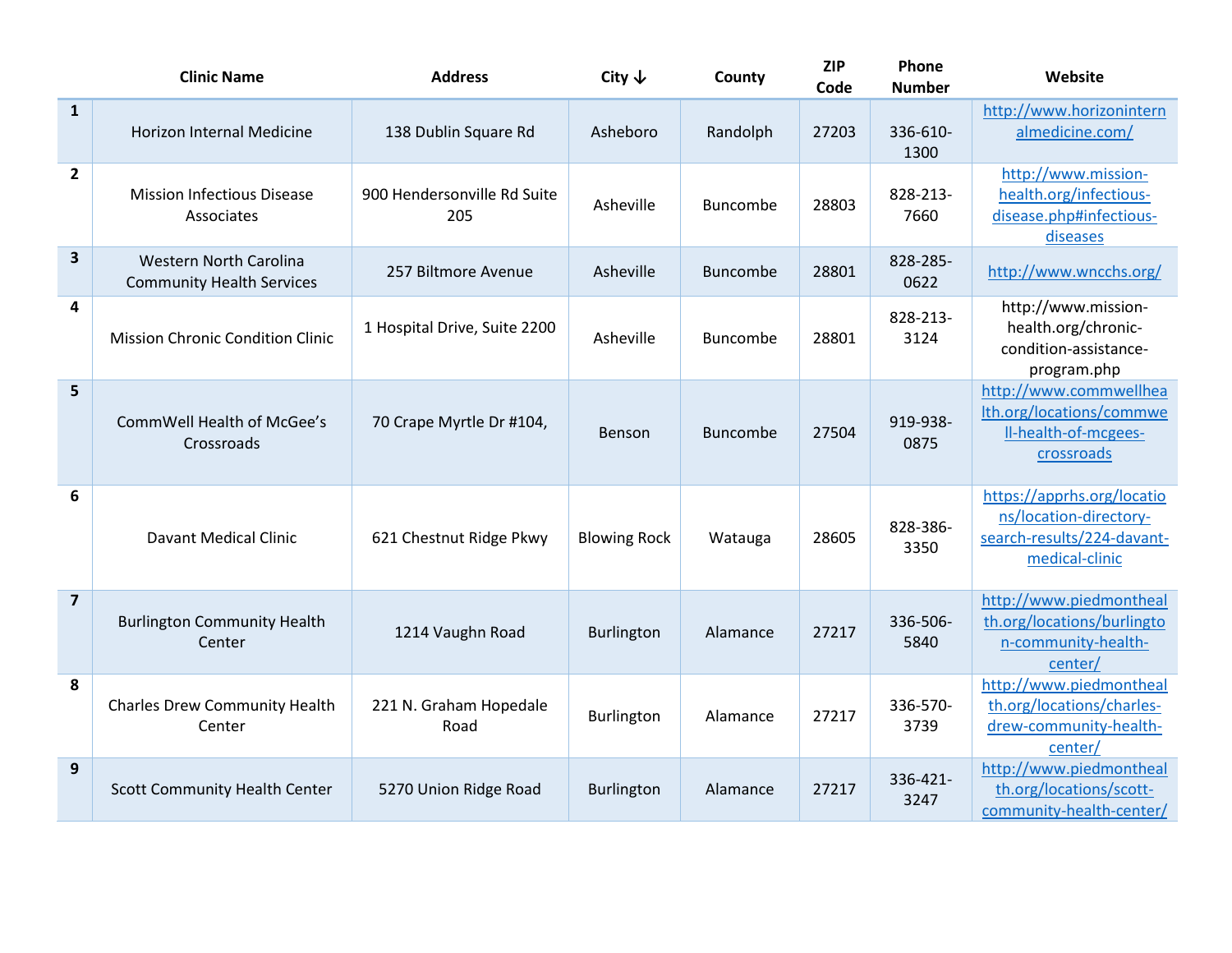| 10 | Carrboro Community Health<br>Center                                     | 301 Lloyd Street                                              | Carrboro    | Orange      | 27510 | 919-942-<br>8741 | http://www.piedmontheal<br>th.org/locations/carrboro-<br>community-health-center/                     |
|----|-------------------------------------------------------------------------|---------------------------------------------------------------|-------------|-------------|-------|------------------|-------------------------------------------------------------------------------------------------------|
| 11 | <b>Avance Primary Care</b>                                              | 115 Crescent Commons<br>Suite 100                             | Cary        | Wake        | 27518 | 919-803-<br>3707 | https://www.avancecare.c<br>om/locations/avance-<br>primary-care-cary-nc/                             |
| 12 | <b>Triangle Family Care</b>                                             | 106-A Rdigeview Drive                                         | Cary        | Wake        | 21511 | 919-319-<br>6363 | http://trianglefamilycare.c<br>om/                                                                    |
| 13 | Chapel Hill Community Health<br>Center                                  | 1828 Martin Luther King Jr.<br>Blvd.                          | Chapel Hill | Orange      | 27514 | 919-951-<br>7600 | https://www.piedmonthea<br>lth.org/locations/chapel-<br>hill-community-health-<br>center/             |
| 14 | <b>Orange County Health</b><br>Department at Chapel Hill, STD<br>Clinic | 2501 Homestead Rd                                             | Chapel Hill | Orange      | 27516 | 919-968-<br>2022 | http://std-<br>clinics.healthgrove.com/l/<br>4225/Orange-County-<br>Health-Department-<br>Chapel-Hill |
| 15 | <b>UNC Campus Health Services</b>                                       | Taylor Campus Health Bldg.                                    | Chapel Hill | Orange      | 27599 | 919-966-<br>2281 | https://campushealth.unc.<br>edu/                                                                     |
| 16 | <b>UNC Family Medicine Center</b>                                       | 590 Manning Drive - Aycock<br><b>Family Medicine Building</b> | Chapel Hill | Orange      | 27599 | 919-966-<br>0210 | http://www.med.unc.edu/<br>fammed                                                                     |
| 17 | <b>UNC Infectious Diseases Clinic</b>                                   | 101 Manning Drive                                             | Chapel Hill | Orange      | 27514 | 919-966-<br>7198 | https://www.med.unc.edu<br>/infdis/clinical-<br>care/infectious-diseases-<br>clinic                   |
| 18 | <b>Ballantyne Family Medicine - East</b><br>Charlotte                   | 6010 E WT Harris Blvd                                         | Charlotte   | Mecklenburg | 28215 | 704-208-<br>4134 | http://www.ballantynefam<br>ilymedicine.com/                                                          |
| 19 | <b>Ballantyne Family Medicine -</b><br>South Charlotte                  | 16147 Lancaster Hwy Suite<br>140                              | Charlotte   | Mecklenburg | 28277 | 704-208-<br>4134 | http://www.ballantynefam<br>ilymedicine.com/                                                          |
| 20 | <b>Ballantyne Medical</b>                                               | 15640 Don Lochman Lane,<br>Suite A                            | Charlotte   | Mecklenburg | 28277 | 704-540-<br>1640 | http://www.ballantyneme<br>dical.com/                                                                 |
| 21 | <b>Carolinas Medical Center at Biddle</b><br>Point                      | 1801 Rozzelles Ferry Road                                     | Charlotte   | Mecklenburg | 28208 | 704-446-<br>9987 | http://www.carolinashealt<br>hcare.org/body.cfm?id=76<br>25&action=detail&ref=455                     |
| 22 | Carolinas Medical Center,<br>Infectious Diseases at Myers Park          | 1350 S. Kings Drive 3rd Floor                                 | Charlotte   | Mecklenburg | 28207 | 704-446-<br>4490 | http://www.carolinashealt<br>hcare.org/cmc-infectious-<br>disease-hiv-aids                            |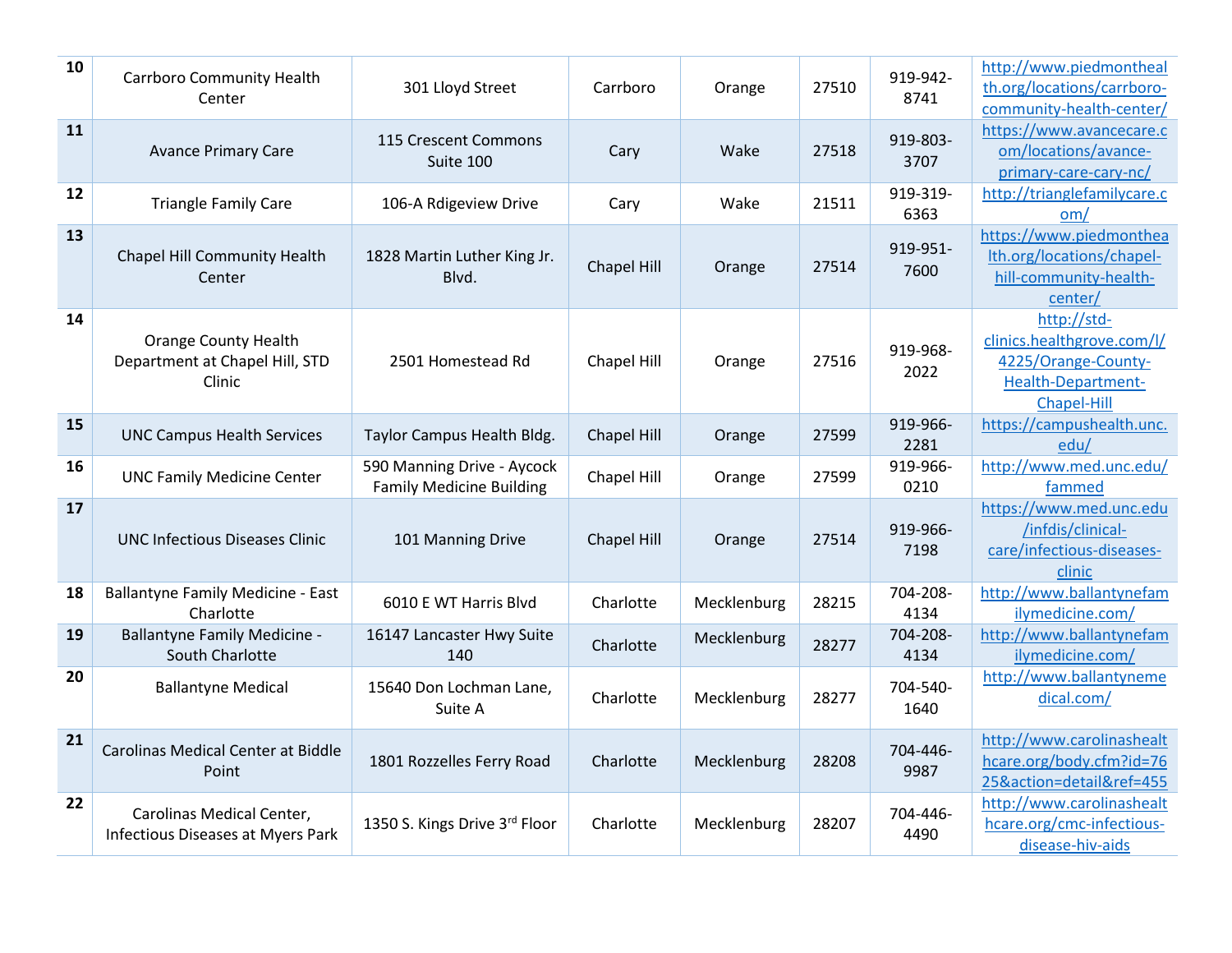| 23 | <b>Eastowne Family Physicians</b>                           | 4115 The Plaza                     | Charlotte    | Mecklenburg | 28205 | 704-532-<br>4567     | http://www.eastownefami<br>lyphysicians.com/                                                    |
|----|-------------------------------------------------------------|------------------------------------|--------------|-------------|-------|----------------------|-------------------------------------------------------------------------------------------------|
| 24 | HomeCare for the Carolinas Clinic                           | 9414 Albemarle Rd.                 | Charlotte    | Mecklenburg | 28227 | 704-335-<br>8488     | http://www.homecarefort<br>hecarolinas.com/                                                     |
| 25 | Mecklenburg Medical Group-<br>Pineville                     | 10650 Park Road Suite 420          | Charlotte    | Mecklenburg | 28210 | 704-302-<br>8700     | http://www.carolinashealt<br>hcare.org/mecklenburg-<br>medical-group                            |
| 26 | Mecklenburg Medical Group-<br>Southpark                     | 4525 Cameroon Valley<br>Parkway    | Charlotte    | Mecklenburg | 28211 | 704-302-<br>9300     | http://www.carolinashealt<br>hcare.org/mecklenburg-<br>medical-group                            |
| 27 | <b>Midtown Family Medicine</b>                              | 335 Caswell Road                   | Charlotte    | Mecklenburg | 28204 | 704-384-<br>7980     | https://www.nhmidtownf<br>amilymedicine.org/                                                    |
| 28 | NorthWest Family Physicians                                 | 7920 Moores Chapel Road            | Charlotte    | Mecklenburg | 28214 | 704-926-<br>7800     | http://www.northwestfam<br>ily.com                                                              |
| 29 | Novant Health Infectious Disease<br>Specialists - Charlotte | 1900 Randolph Rd #216              | Charlotte    | Mecklenburg | 28207 | 704-316-<br>5330     | https://www.nhinfectious<br>diseasespecialistscharlotte<br>.org/                                |
| 30 | <b>Planned Parenthood South</b><br>Atlantic                 | 103 Commerce Centre Drive          | Huntersville | Mecklenburg | 28078 | 704-536-<br>7233     | https://www.plannedpare<br>nthood.org/planned-<br>parenthood-south-atlantic                     |
| 31 | ID Consultants & Infusion Care<br>Specialists               | 4539 Hedgemore Drive,<br>Suite 100 | Charlotte    | Mecklenburg | 28209 | 704-331-<br>9669     | http://www.carolinashealt<br>hcare.org/locations/id-<br>consultants                             |
| 32 | <b>Ballantyne Medical</b>                                   | 15640 Don Lochman Lane,<br>Suite A | Charlotte    | Mecklenburg | 28277 | 704-540-<br>1640     | http://www.ballantyneme<br>dical.com/                                                           |
| 33 | <b>Reserve Health</b>                                       | 135 W. 10th St                     | Charlotte    | Mecklenburg | 28202 | $(704)626 -$<br>3994 | https://www.reservehealt<br>h.com/                                                              |
| 34 | Catawba Valley Infectious Disease<br>Consultants            | 3412-B Graystone Place, SE         | Conover      | Catawba     | 28613 | 828-326-<br>2145     | https://www.catawbavalle<br>yhealth.org/Medical-<br>Center/Services/Infectious<br>-Disease.aspx |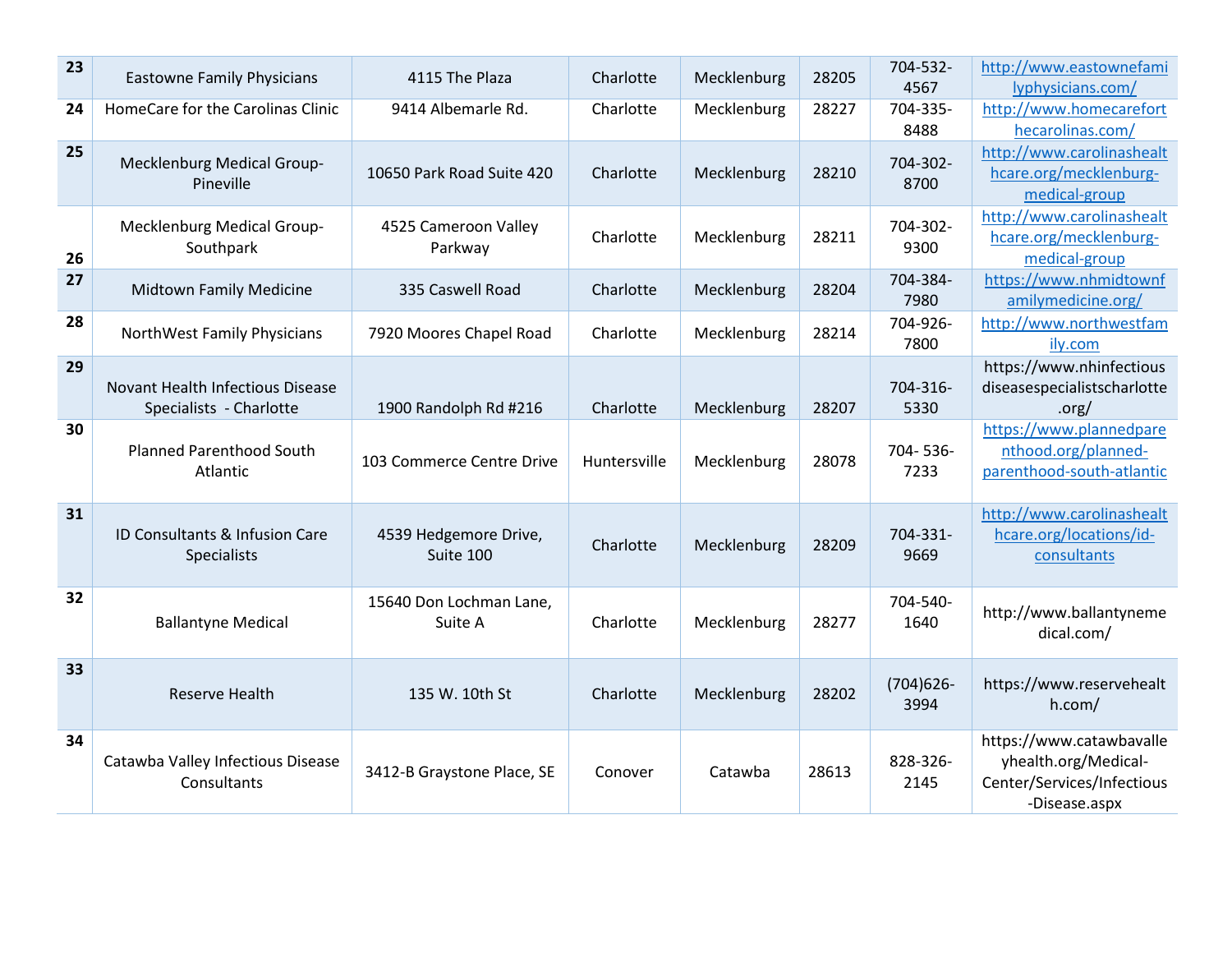| 35 | Granville Primary Care, Butner-<br>Creedmoor                                          | 1614 NC Highway 56,                                                  | Creedmoor    | Granville  | 27522 | 919-575-<br>6103      | http://ghshospital.org/loc<br>ations/granville primary c<br>are/granville primary car<br>e butner-creedmoor.aspx |
|----|---------------------------------------------------------------------------------------|----------------------------------------------------------------------|--------------|------------|-------|-----------------------|------------------------------------------------------------------------------------------------------------------|
| 36 | Surry County Health and Nutrition<br>Center                                           | 118 Hamby Road                                                       | Dobson       | Surry      | 27017 | 336-401-<br>8400      | http://www.surry.com/sit<br>e/view/872                                                                           |
| 37 | <b>Duke Infectious Diseases</b>                                                       | 40 Duke Medicine Cir. Clinic<br>1 <sup>K</sup>                       | Durham       | Durham     | 27710 | 919-620-<br>5300      | https://www.dukemedicin<br>e.org/treatments/infectiou<br>s-diseases                                              |
| 38 | Durham VA Medical Center                                                              | 508 Fulton Street                                                    | Durham       | Durham     | 27705 | 919-286-<br>6950      | http://www.durham.va.go                                                                                          |
| 39 | Lincoln Community Health Center                                                       | 1301 Fayetteville St.                                                | Durham       | Durham     | 27717 | 919-956-<br>4000      | http://www.lincolnchc.org                                                                                        |
| 40 | North Carolina Central University<br><b>Student Health and Counseling</b><br>Services | <b>Student Health and</b><br>Counseling Building,<br>Cafeteria Drive | Durham       | Durham     | 27701 | 919-530-<br>6317      | http://www.nccu.edu/stud<br>enthealth/index.cfm                                                                  |
| 41 | Harvest Family Health Center                                                          | 8282 NC Highway 58 South -<br><b>Building B</b>                      | Elm City     | Nash       | 27822 | 252-443-<br>7744      | http://www.cfhcnc.org/                                                                                           |
| 42 | Carolina Infectious Disease                                                           | 1774 Metromedical Drive                                              | Fayetteville | Cumberland | 28304 | 910-568-<br>3903      |                                                                                                                  |
| 43 | <b>Duke Student Health Services</b>                                                   | 305 Towerview Rd. Durham<br><b>NC</b>                                | Durham       | Durham     | 27710 | $(919) 681 -$<br>9355 | https://studentaffairs.duk<br>e.edu/studenthealth                                                                |
| 44 | <b>Cumberland Medical Associates</b>                                                  | 5085 Morganton Rd. Suite<br>100                                      | Fayetteville | Cumberland | 28314 | 910-864-<br>0689      | http://www.cumberland-<br>medical.com/                                                                           |
| 45 | <b>Infectious Disease Specialty</b><br>Practice                                       | 1766 Metromedical Dr.                                                | Fayetteville | Cumberland | 28304 | 910-729-<br>6552      |                                                                                                                  |
| 46 | Southern Regional AHEC                                                                | 1601 Owen Dr.                                                        | Fayetteville | Cumberland | 28304 | 910-323-<br>1152      | http://www.southernregio<br>nalahec.org/                                                                         |
| 47 | <b>Wade Family Medical Center</b>                                                     | 2409 Murchison Road, Suite<br>B                                      | Fayetteville | Cumberland | 28301 | 910-488-<br>4525      | https://www.swhs-<br>nc.org/wade-family-<br>medical-center                                                       |
| 48 | <b>Caromont Health ID Associates</b>                                                  | 2711 X-Ray Drive                                                     | Gastonia     | Gaston     | 28054 | 707-834-<br>2465      | http://www.caromontheal<br>th.org/Locations/Practices<br>/ID-Associates.aspx                                     |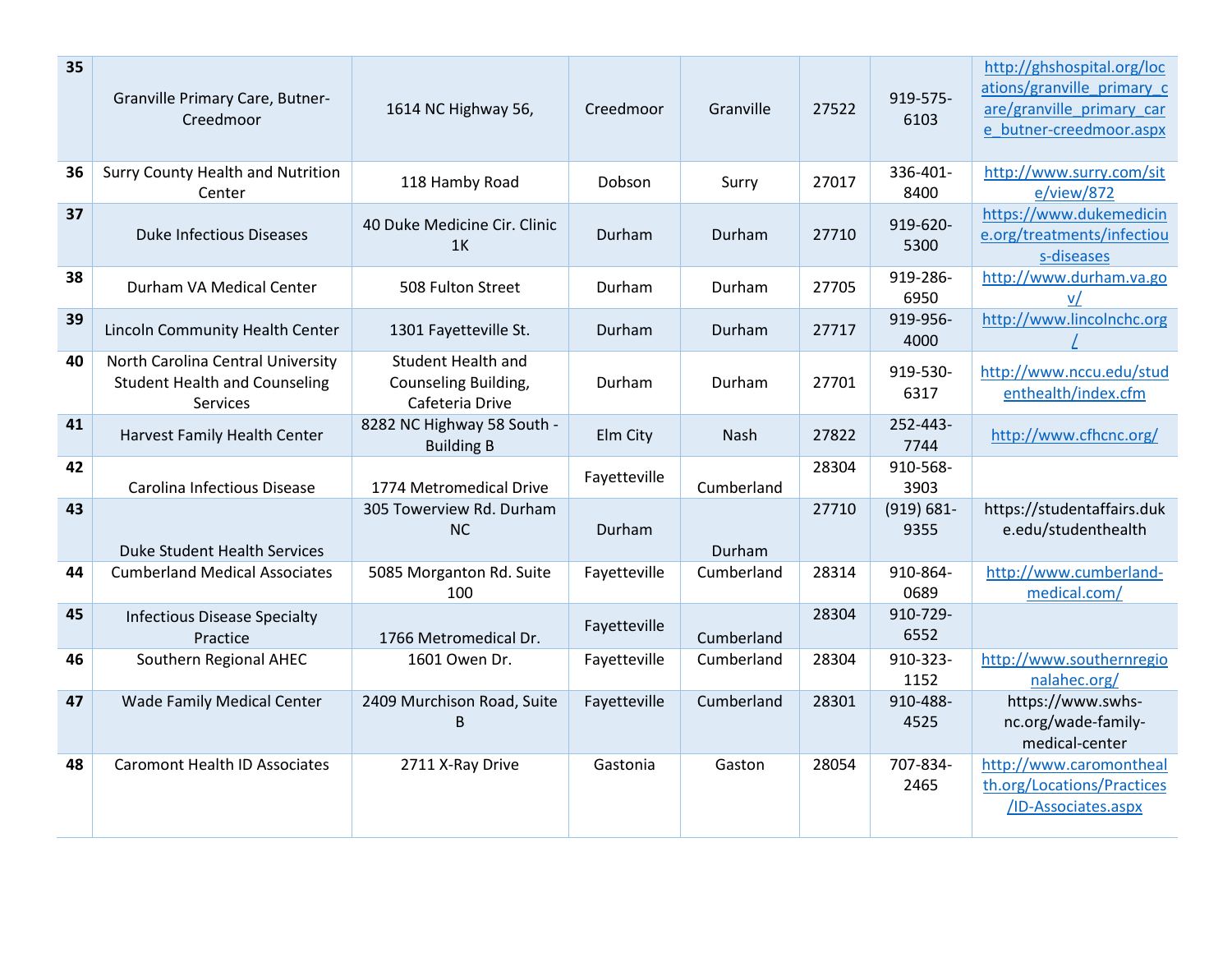| 49 | Cone Health RCID                                                                         | 301 E. Wendover Ave., Suite<br>111       | Greensboro   | Guilford    | 27401 | 336-832-<br>7840 | www.conehealth-rcid.com                                                                                                          |
|----|------------------------------------------------------------------------------------------|------------------------------------------|--------------|-------------|-------|------------------|----------------------------------------------------------------------------------------------------------------------------------|
| 50 | <b>ECU Infectious Diseases and</b><br><b>International Travel Clinic</b>                 | 2300 Beasley Drive, Doctors<br>Park #6A  | Greenville   | Pitt        | 27834 | 252-744-<br>0452 | http://www.ecu.edu/cs-<br>dhs/ecuphysicians/infectio<br>usDiseases/index.cfm                                                     |
| 51 | Womack Army Medical Center                                                               | 2817 Reilly Rd.                          | Fort Bragg   | Cumberland  | 28310 | 910-907-<br>6000 | http://www.wamc.amedd.<br>army.mil/SitePages/Home.<br>aspx                                                                       |
| 52 | <b>EDC/Public Health Clinic</b>                                                          | 1-2539 Randolph St.                      | Fort Bragg   | Cumberland  | 28310 | 910-432-<br>9302 |                                                                                                                                  |
| 53 | Rural Health Group at Henderson                                                          | 100 Parkview Drive West                  | Henderson    | Vance       | 27536 | 252-438-<br>3549 | http://rhgnc.org/henderso<br>n-medical/                                                                                          |
| 54 | Warren-Vance Community Health<br>Center                                                  | 511 Ruin Creek Rd. Suite 105             | Henderson    | Vance       | 27536 | 252-572-<br>2610 | http://warrenchc.org/                                                                                                            |
| 55 | <b>Caromont Health ID Associates</b>                                                     | 2711 X-Ray Drive                         | Gastonia     | Gaston      | 28054 | 704-834-<br>2303 | http://www.caromontheal<br>th.org/Locations/Practices<br>/ID-Associates.aspx                                                     |
| 56 | <b>Orange County Health</b><br>Department at Hillsborough, STD<br>Clinic                 | 300 W. Tryon St                          | Hillsborough | Orange      | 27278 | 919-245-<br>2400 | http://std-<br>clinics.healthgrove.com/l/<br>4226/Orange-County-<br>Health-Department-<br>Hillsborough                           |
| 57 | Rosedale Infectious Diseases                                                             | 103 Commerce Centre Dr.<br>Suite 103     | Huntersville | Mecklenburg | 28078 | 704-948-<br>8582 | http://rosedaleid.com/                                                                                                           |
| 58 | Rural Health Group at Jackson                                                            | 9425 North Carolina 305                  | Jackson      | Northampton | 27845 | 252-534-<br>1661 | http://rhgnc.org/jackson-<br>medical/                                                                                            |
| 59 | <b>East Tennessee State University</b><br>Internal Medicine, HIV Center of<br>Excellence | 325 N State of Franklin Rd.<br>2nd Floor | Johnson City | Washington  | 37604 | 423-433-<br>6915 | http://www.etsu.edu/com<br>/intmed/infectiousdisease<br>S                                                                        |
| 60 | <b>Cabarrus Health Alliance</b>                                                          | 300 Mooresville Rd.                      | Kannapolis   | Cabarrus    | 28082 | 704-920-<br>1000 | http://www.cabarrushealt<br>h.org/                                                                                               |
| 61 | Cone Health Primary Care at<br>MedCenter Kernersville                                    | 1635 NC 66 South                         | Kernersville | Forsyth     | 27284 | 336-992-<br>1770 | https://www.conehealth.c<br>om/medcenter-<br>kernersville/services/pract<br>ice-locations-profile/cone-<br>health-primary-care-- |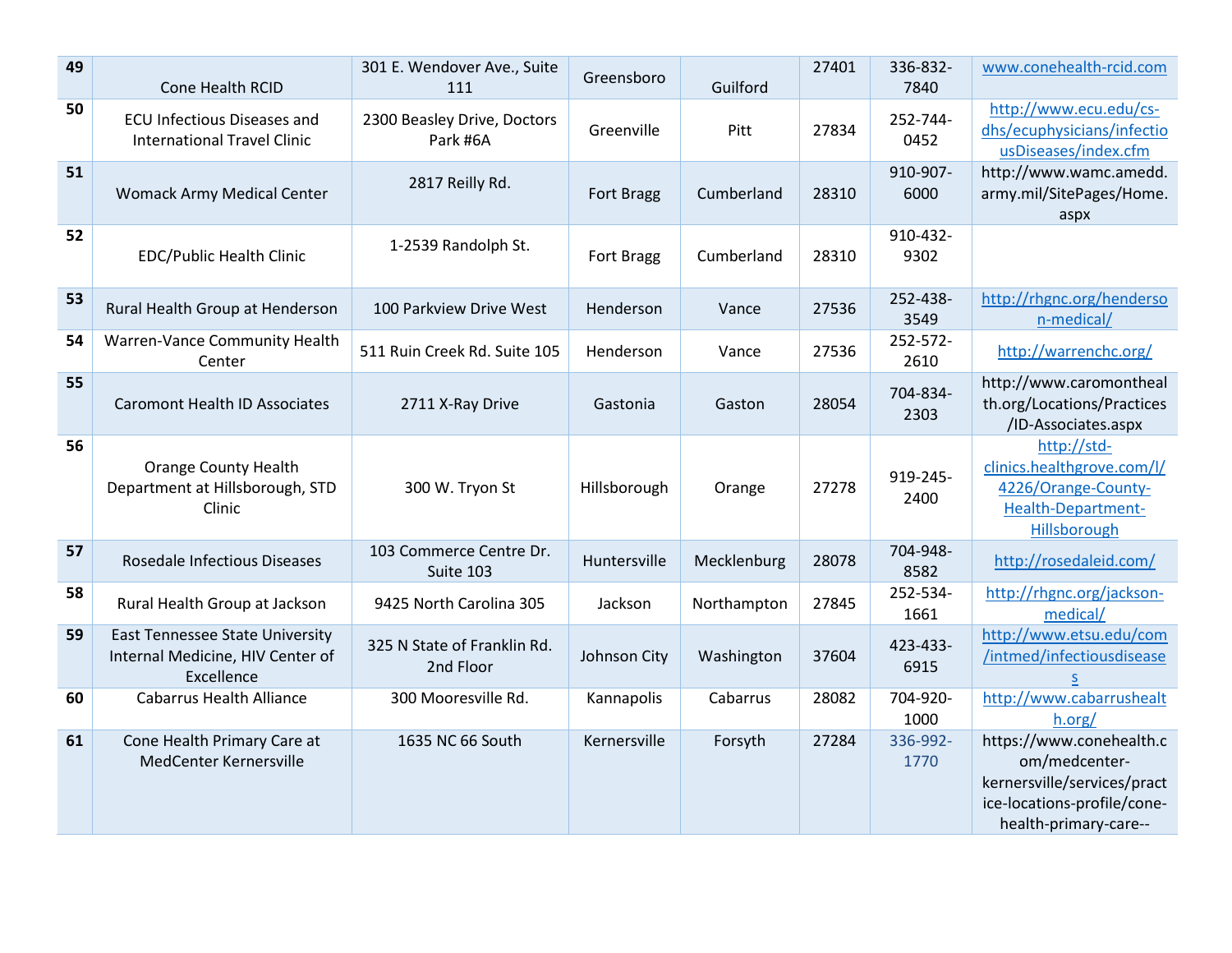|    |                                                          |                                               |               |             |       |                      | sports-medicine-at-<br>medcenter-kernersville/                                             |
|----|----------------------------------------------------------|-----------------------------------------------|---------------|-------------|-------|----------------------|--------------------------------------------------------------------------------------------|
| 62 | <b>Lumberton Health Center</b>                           | 402 N Pine Street Suite C                     | Lumberton     | Robeson     | 28358 | 910-739-<br>1666     | http://rhcchealth.org/lum<br>berton-health-center/                                         |
| 63 | <b>Matthews Infectious Disease</b><br><b>Specialists</b> | 1340 Matthews Township<br>Pkwy                | Matthews      | Mecklenburg | 28105 | 704-321-<br>5092     | http://www.matthewsinfe<br>ctiousdiseasespecialists.co<br>m/                               |
| 64 | Moncure Community Health<br>Center                       | 7228 Pittsboro-Moncure<br>Road                | Moncure       | Chatham     | 27559 | 919-542-<br>4991     | http://www.piedmontheal<br>th.org/locations/moncure-<br>community-health-center/           |
| 65 | <b>Avance Primary Care</b>                               | 6402 McCrimmon Pkwy.<br>Suite 100             | Morrisville   | Wake        | 27560 | 919-655-<br>1000     | https://www.avancecare.c<br>om/locations/avance-<br>primary-care-morrisville-<br>nc/       |
| 66 | <b>FirstHealth Infectious Diseases</b>                   | Specialty Center, 35<br><b>Memorial Drive</b> | Pinehurst     | Moore       | 28374 | 910-715-<br>5481     | https://www.firsthealth.or<br>g/specialties/more-<br>services/infectious-<br>diseases      |
| 67 | Freedom Hill Community Health<br>Center                  | 162 NC Highway 33 East                        | Princeville   | Edgecombe   | 27886 | 252-641-<br>0514     | http://www.cfhcnc.org/                                                                     |
| 68 | Prospect Hill Community Health<br>Center                 | 322 Main Street                               | Prospect Hill | Caswell     | 27314 | 336-562-<br>3311     | http://www.piedmontheal<br>th.org/locations/prospect-<br>hill-community-<br>health3center/ |
| 69 | <b>Wake County Human Services</b>                        | 10 Sunnybrook Road                            | Raleigh       | Wake        | 27610 | $(919)-250-$<br>4410 | http://www.wakegov.com<br>/HUMANSERVICES/PUBLIC<br><b>HEALTH/Pages/clinics.aspx</b><br>#2  |
| 70 | Advance Community Health -<br>Southeast Raleigh          | 1001 Rock Quarry Road                         | Raleigh       | Wake        | 27610 | 919-833-<br>3111     | http://www.advancechc.o<br>rg/locations/southeast-<br>raleigh/                             |
| 71 | <b>Avance Primary Care</b>                               | 12341 Strickland Road Suite<br>102            | Raleigh       | Wake        | 27613 | 919-865-<br>8000     | https://www.avancecare.c<br>om/locations/avance-<br>primary-care-north-<br>raleigh-nc/     |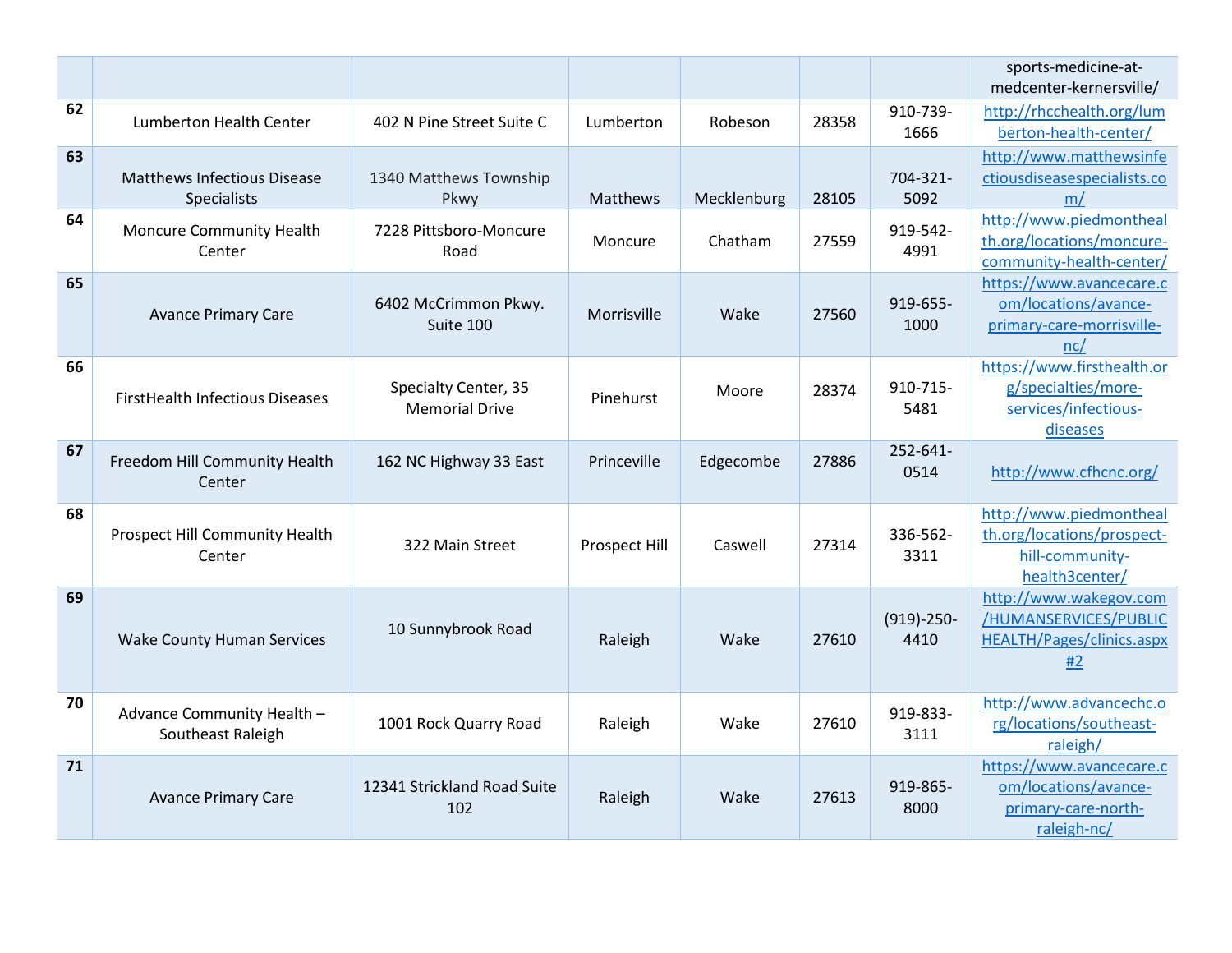| 72 | <b>Avance Primary Care</b>                                       | 7510 Ramble Way Suite 107                    | Raleigh           | Wake             | 27616 | 919-747-<br>3033   | https://www.avancecare.c<br>om/locations/avance-<br>primary-care-northeast-<br>raleigh-nc/           |
|----|------------------------------------------------------------------|----------------------------------------------|-------------------|------------------|-------|--------------------|------------------------------------------------------------------------------------------------------|
| 73 | NC State Student Health Center                                   | 2815 Cates Avenue                            | Raleigh           | Wake             | 27695 | 919-515-<br>2563   | http://healthypack.dasa.nc<br>su.edu/                                                                |
| 74 | SouthLight Primary Care                                          | 2101 Garner Road Suite 107                   | Raleigh           | Wake             | 27610 | 919-832-<br>1400   | http://www.southlight.org<br>/primary-care/                                                          |
| 75 | Halifax Regional Medical Center                                  | 250 Smith Church Rd.                         | Roanoke<br>Rapids | <b>Halifax</b>   | 27870 | 252-535-<br>8011   | http://www.halifaxregiona<br>Lorg/                                                                   |
| 76 | <b>Siler City Community Health</b><br>Center                     | 224 South 10th Avenue                        | Siler City        | Chatham          | 27344 | 919-663-<br>1744   | http://www.piedmontheal<br>th.org/locations/siler-city-<br>community-health-center/                  |
| 77 | CommWell Health Bolivia/Supply                                   | 6 Doctors Circle Suite 1,<br>Supply NC 28462 | Supply            | <b>Brunswick</b> | 28462 | 1-877-935-<br>5255 | http://www.commwellhea<br>Ith.org/locations/commwe<br>Il-health-of-boliviasupply                     |
| 78 | Wilmington Health Access for<br><b>Teens of Coastal Horizons</b> | 4005 Oleander Drive,                         | Wilmington        | New Hanover      | 28403 | 910-790-<br>9949   | http://www.whatswhat.or<br>g/                                                                        |
| 79 | Wilmington Health Infectious<br><b>Diseases</b>                  | 2421 Silver Stream Lane                      | Wilmington        | New Hanover      | 28401 | 910-341-<br>3426   | https://www.wilmingtonh<br>ealth.com/service/infectio<br>us-diseases-and-travel-<br>clinic           |
| 80 | Wilmington Health Associates                                     | 2421 Silver Stream Lane,<br>Wilmington NC    | Wilmington        | New Hanover      | 28401 | 910-815-<br>3675   | https://www.wilmingtonh<br>ealth.com/locations/silver-<br>stream-lane                                |
| 81 | Wilson Community Health Center                                   | 303 East Green Street -<br><b>Building B</b> | Wilson            | Wilson           | 27893 | 252-243-<br>9800   | http://www.cfhcnc.org/                                                                               |
| 82 | <b>Brookview Hills Internal Medicine</b>                         | 3333 Brookview Hills Blvd.<br>Suite 207      | Winston-<br>Salem | Forsythe         | 27103 | 336-765-<br>5250   | https://www.cornerstoneh<br>ealth.com/facility-<br>listing/brookview-hills-<br>internal-medicine     |
| 83 | <b>Novant Health Infectious Disease</b><br><b>Specialists</b>    | 1381 Westgate Center Dr                      | Winston-<br>Salem | Forsythe         | 27103 | 336-718-<br>0440   | http://www.nhinfectiousdi<br>seasespecialists.org/locati<br>ons--hours/winston-salem-<br>office.aspx |